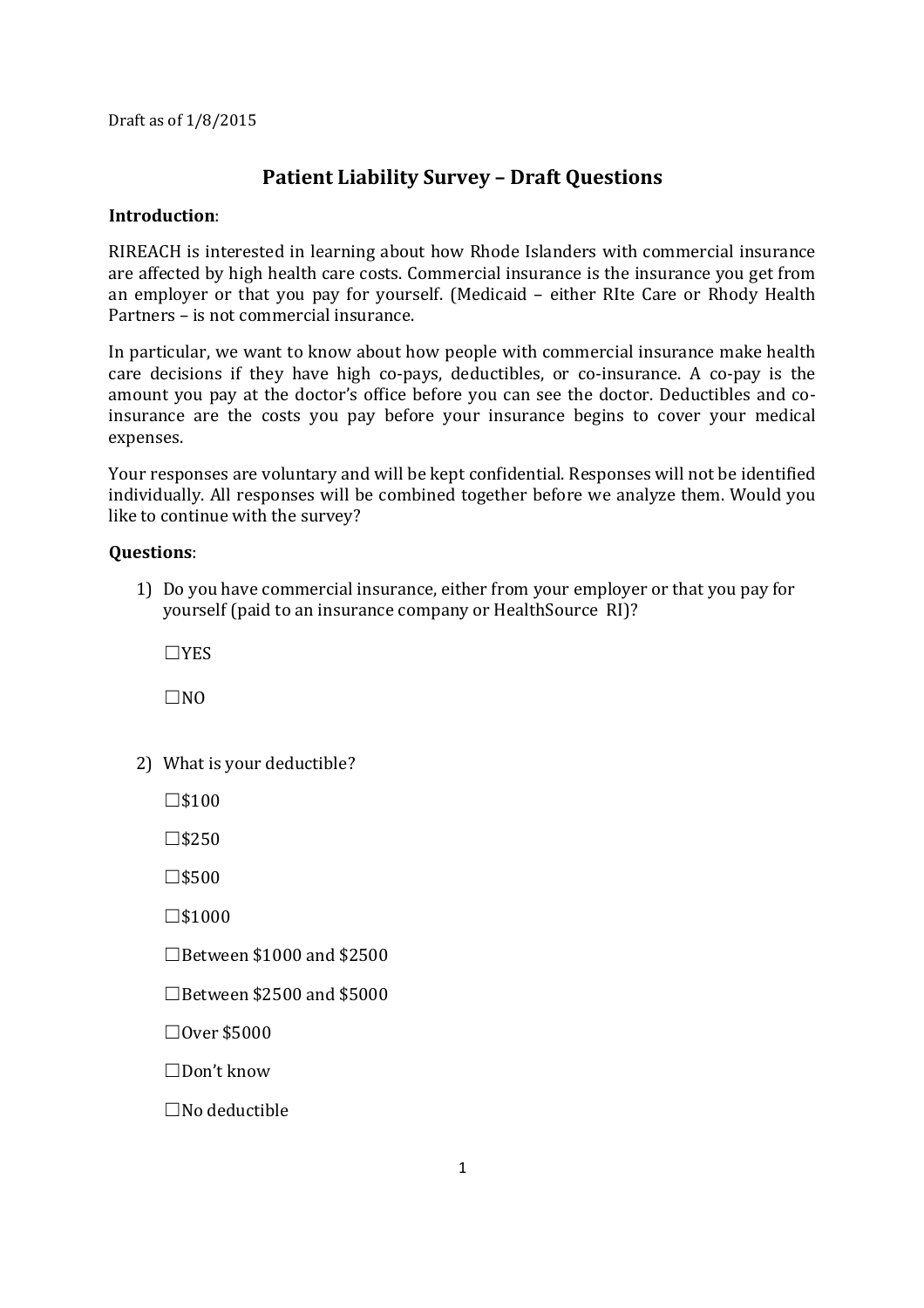3) Do you have co-insurance?

 $\square$ 10%

 $\square$ 20%

 $\square$ 30%

☐Don't know

☐No co-insurance

4) Have you ever put off care/going to the doctor because you could not afford your copay, deductible, or co-insurance?

☐YES

 $\square$ NO

If YES:

- a. Was the care you put off:
	- $\Box$  For emergency or urgent care?
	- ☐For treating a serious illness (like cancer or diabetes)?
	- $\square$  For primary care? (Like a check-up)
	- $\Box$  For mental health care?
	- $\square$  For elective care? (Like plastic surgery)
- b. For how long did you put off care?  $\Box$ Until you saved the money?  $\Box$ Until you were more sick and it was more urgent?
- c. Did you put off care for: ☐Days ☐Weeks  $\Box$ Months □A year or more
- d. Did you put off care because you owed for previous services and hadn't paid, or because you could not afford the new services? ☐PREVIOUS ☐NEW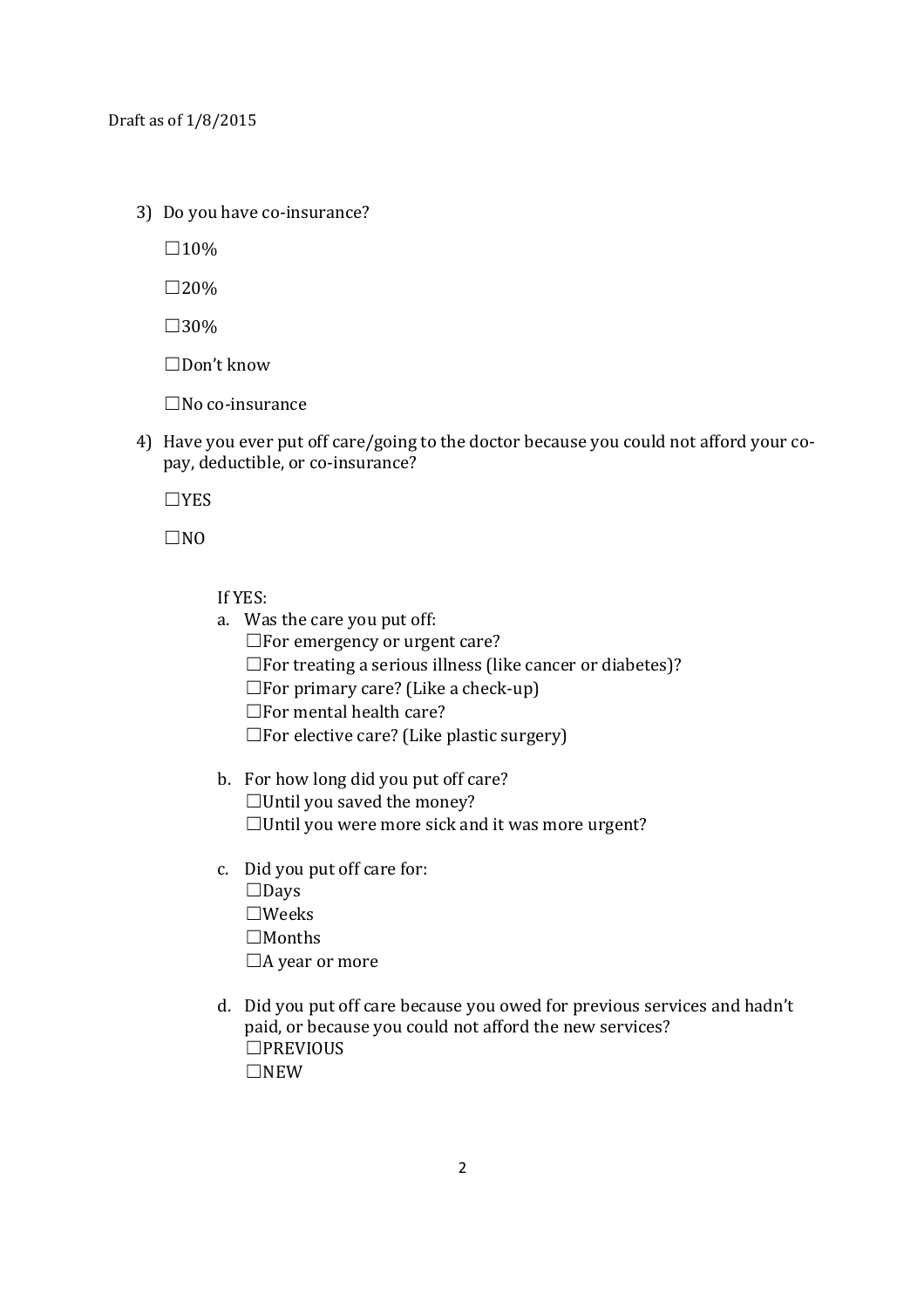Draft as of 1/8/2015

e. Did you look for a different kind of care – a cheaper alternative – because you could not afford the service you needed? ☐YES

 $\Box$ NO

- a. If so, what alternative care did you get: \_\_\_\_\_\_\_\_\_\_
- 5) Finally, have you ever used a tool offered to you by your health insurer to help you look up what medical services cost?

☐YES

 $\Box$ NO

- a. If yes, how many times?
	- $\Box$ Once
	- ☐Twice
	- $\square$ 3 or more times

Next we have some general demographic questions for you.

6) What is your gender?

 $\Box$ Male ☐Female

- 7) What is your age?
	- $\square$ 18-29 years old  $\square$ 30-49 years old  $\square$ 50-64 years old  $\square$ 65 years and over
- 8) What is the highest level of education you have completed?

 $\Box$  Less than high school ☐Some high school, no diploma ☐High school graduate or equivalent (ex. GED) ☐Some college  $\Box$ Trade/technical/vocational training  $\Box$ College graduate or higher

9) Please specify your ethnicity or race (check all that apply):

□Hispanic or Latino